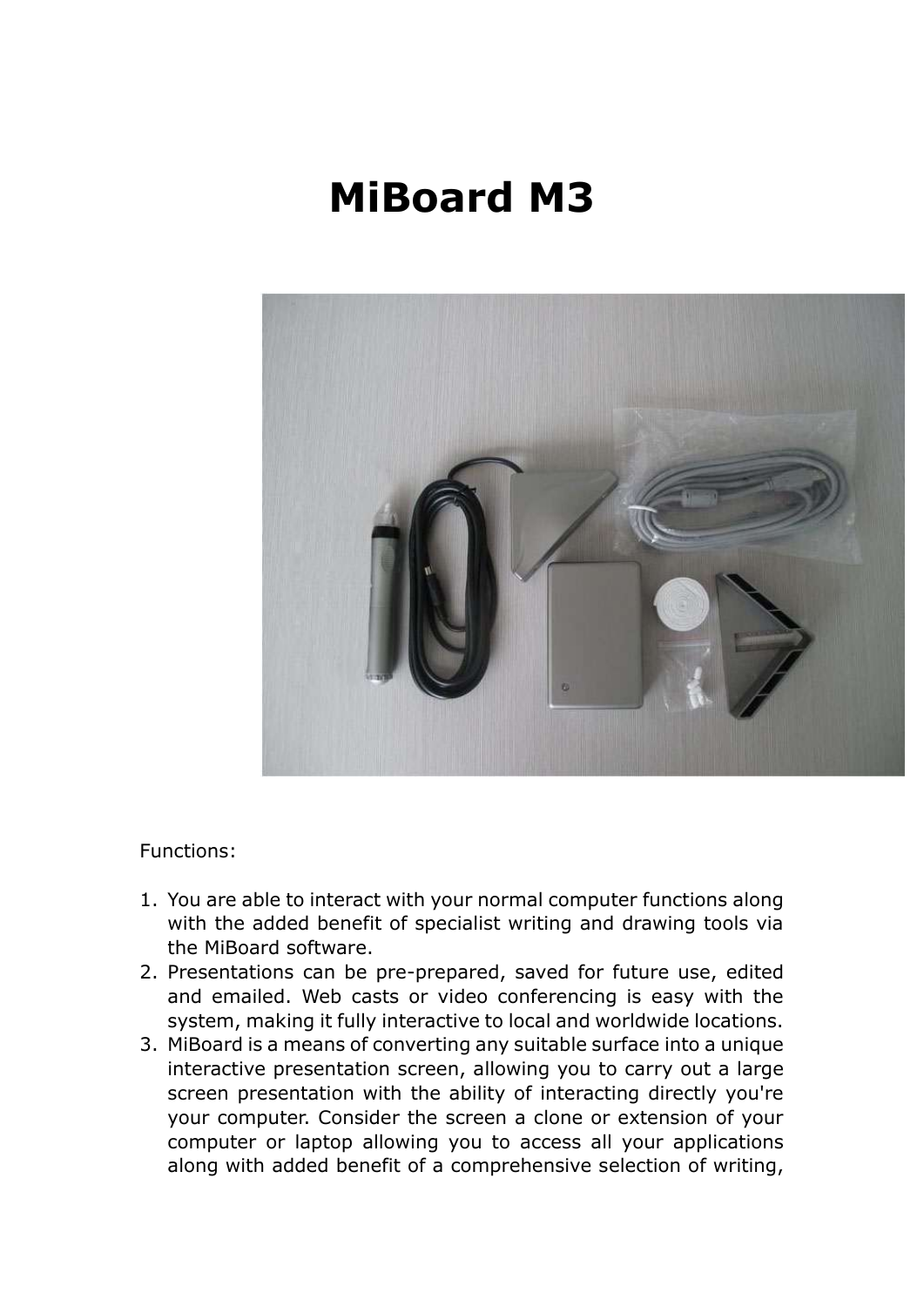drawing aids and animation tools to enhance your presentations.

- 4. MiBoard software and hardware is easy to setup and learn, it does not need professional technology.
- 5. Users can define the main function in the tool bar, and also the toolbar can move to any place of the projection area to meet different teachers' requirements.
- 6. MiBoard software has strong functions, such as screen recorder, spotlight, Handwriting recognization, all kinds of pen and so on.
- 7. MiBoard hardware is protable enough to carry or lock in the desk.
- 8. Teacher can use the software to prepare the courseware at home without connecting the hardware.
- 9. Great senstive receiver makes it easy to write and draw.

Applications:

The MiBoard System can be used in many areas including:

- •Teaching and Educational Establishments
- •Corporate and Business Presentations
- •Sport and Leisure Training
- •Military Training and Techniques
- •Conference Facilities and Auditoriums and many other applications

## **Standard components:**

1XMiBoard receiver 1XStylus 1xController

1Xadhesive disk

1xCD whiteboard software 1XUSB cable (5M) Several pen tips

#### **Specification:**